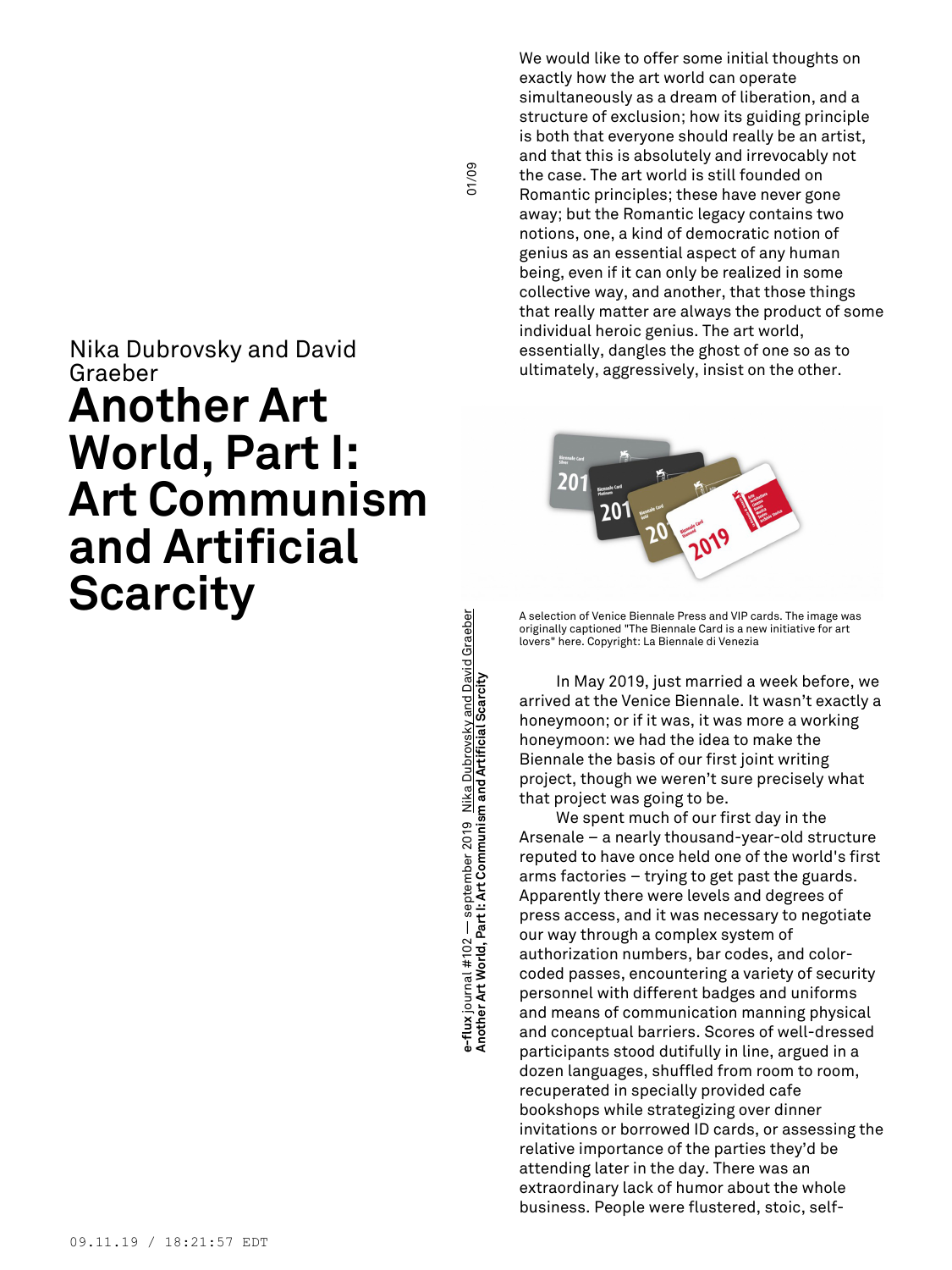

Merchandise featuring Malevich's artwork.

02/09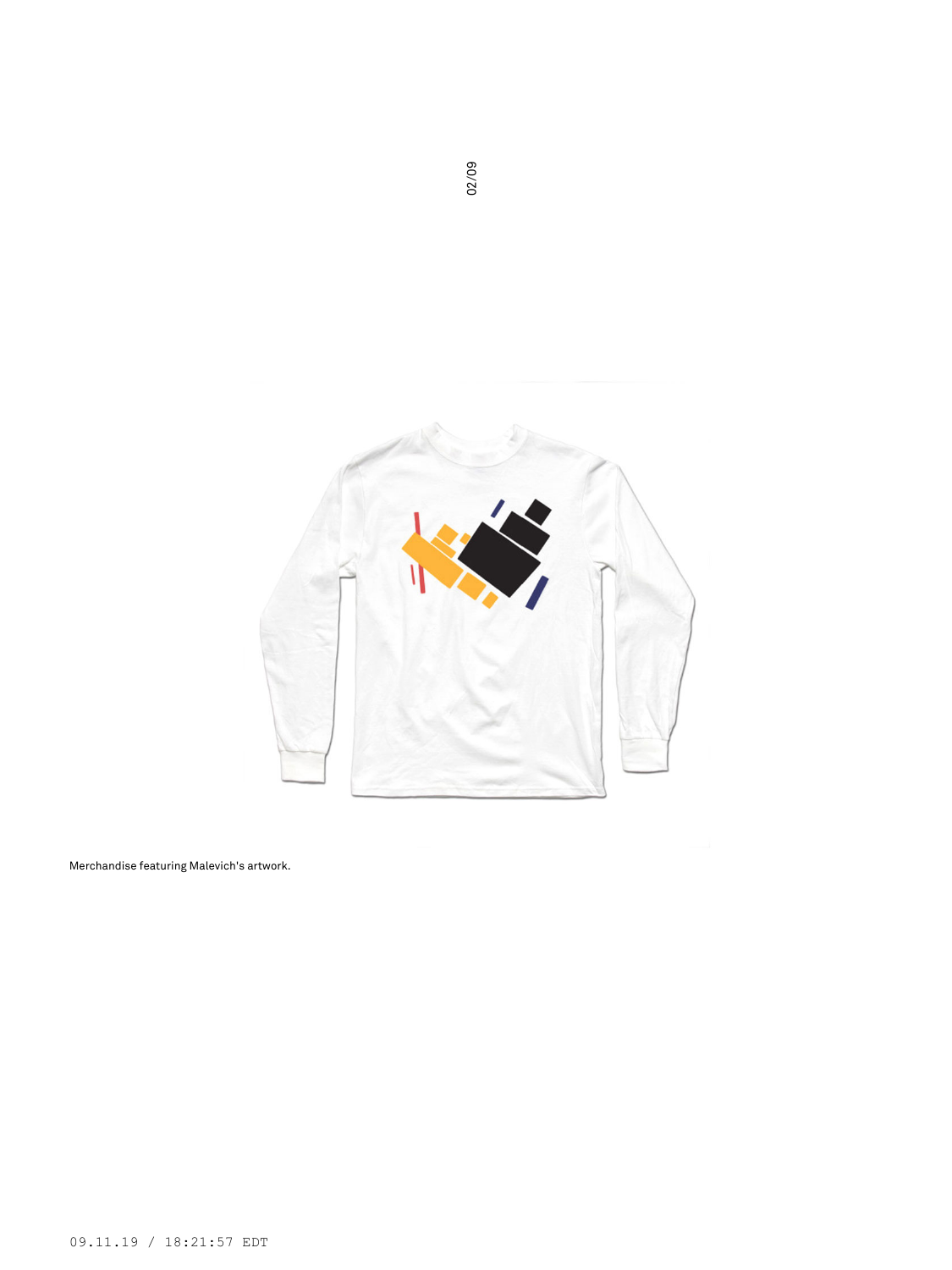righteous, intent; almost no one, in this cathedral of irony, seemed bemused.

The seriousness! It seemed important to establish that something of great consequence was happening here. It was not clear why. Just as there was no obvious reason to proliferate multiple degrees of advanced access in the first place, there was no reason for everyone else to feel so invested in the consequences. It only really made sense if exclusion was itself one of the main objects being produced: it was not just that everyone was playing a game whose rules were shifting and opaque, it seemed important that all players, even the haughtiest oligarch or most consummate broker, stood at least occasionally in danger of being foiled and humiliated. Or at the very least flustered and annoyed.

The art world, for all the importance of its museums, institutes, foundations, university departments, and the like, is still organized primarily around the art market. The art market in turn is driven by finance capital. Being the world's least regulated market among shady businesses, tax shelters, scams, money laundering, etc., the art world might be said to represent a kind of experimental ground for the hammering-out of a certain ideal of freedom appropriate to the current rule of finance capital.

A case can certainly be made that contemporary art is in effect an extension of global finance (which is itself, of course, closely tied to empire). Artsy neighborhoods tend to cluster around the financial districts of major cities. Artistic investment follows the same logic as financial speculation. Still – if contemporary art were simply an extension of finance capital, works designed to look good in banks, or in bankers' homes, why should we even care? It's not as if cultural critics spend a lot of time debating the latest design trends in luxury yachts. Why should changing trends in decorative objects that the owners of such yachts like to place in their sitting rooms be considered relevant, in any way, to the lives or aspirations of bus drivers, maids, bauxite miners, telemarketers, or pretty much anyone outside the charmed circle of the "art world" itself?

There are two traditional ways to answer to this question and they pull in opposite directions.

1. Contemporary art defines the very pinnacle of a much larger structure of aesthetic value, which ultimately encompasses all forms of meaning-making and cultural expression, and therefore plays a key role in reproducing the larger structure of social relations which ensure drivers, maids, miners, and telemarketers will continue to be told their lives and concerns are uninteresting and unimportant, and relegate the

**munism and Artificial Scarcity** 03/09 e-flux journal #102 — september 2019 <u>Nika Dubrovsky and David Graeber</u><br>Another Art World, Part I: Art Communism and Artificial Scarcity **e-flux** journal #102 — september 2019 Nika Dubrovsky and David Graeber **Another Art World, Part I: Art Com**

03/09

aesthetic forms and cultural expressions that speak to their hearts to second- or third-tier status.

2. While co-opted by the rich, as well as public and private managers and bureaucrats, contemporary art still embodies, or is even the primary embodiment, of alternative conceptions of value that have the potential to explode that larger structure of social relations, and that are either unavailable, or not nearly so readily available, anywhere else.

Obviously both of these things probably can be and are true at the same time. It might even be said that the revolutionary potential of art is a large part of what makes it so effective as a principle of control. Even children of ragpickers, sweatshop labourers, and refugees, after all, are mostly sent to school, where they are exposed to the works of Da Vinci and Picasso, play with paints, learn that art and culture are the highest achievements of humanity and perhaps the most obvious justification for humanity's continued existence on the planet (despite all the damage we inflict); they are taught to aspire to lead lives where their children can live in comfort so that their children's children can pursue forms of creative expression. And for the most part, since that is the game everyone is playing, they do aspire to such things. The world's cities are full of young people who do see a life of expression as the ultimate form of freedom, and even those who dream of becoming soap opera stars or hiphop video producers recognize that as things are currently organized, the "art world" is the crowning height of that larger domain of "arts," and as such, its regulatory principle, that which holds the elaborate ranks and hierarchies of genres and forms of art – so strangely reminiscent of earlier ranks and hierarchies of angels – in their proper place. This remains true even for those who have nothing but bemused contempt for the very idea of contemporary art, or are entirely unaware of it, insofar as they exist within a world where those who produce the forms of artistic expression they do appreciate, or their children, insofar as they aspire to move up in the world, will necessarily have to exist in a world where contemporary art is seen as the purest expression of human creativity – and creativity as the ultimate value.

The easiest way to measure the stubborn centrality of such structures, perhaps, is to consider how difficult it is to get rid of them. Attempts are always being made. There always seems to be someone in the art world trying to create participatory programs, explode the boundaries between high and low genres, include members of marginalized groups as producers or audiences or even patrons. Sometimes, they draw a lot of attention. Always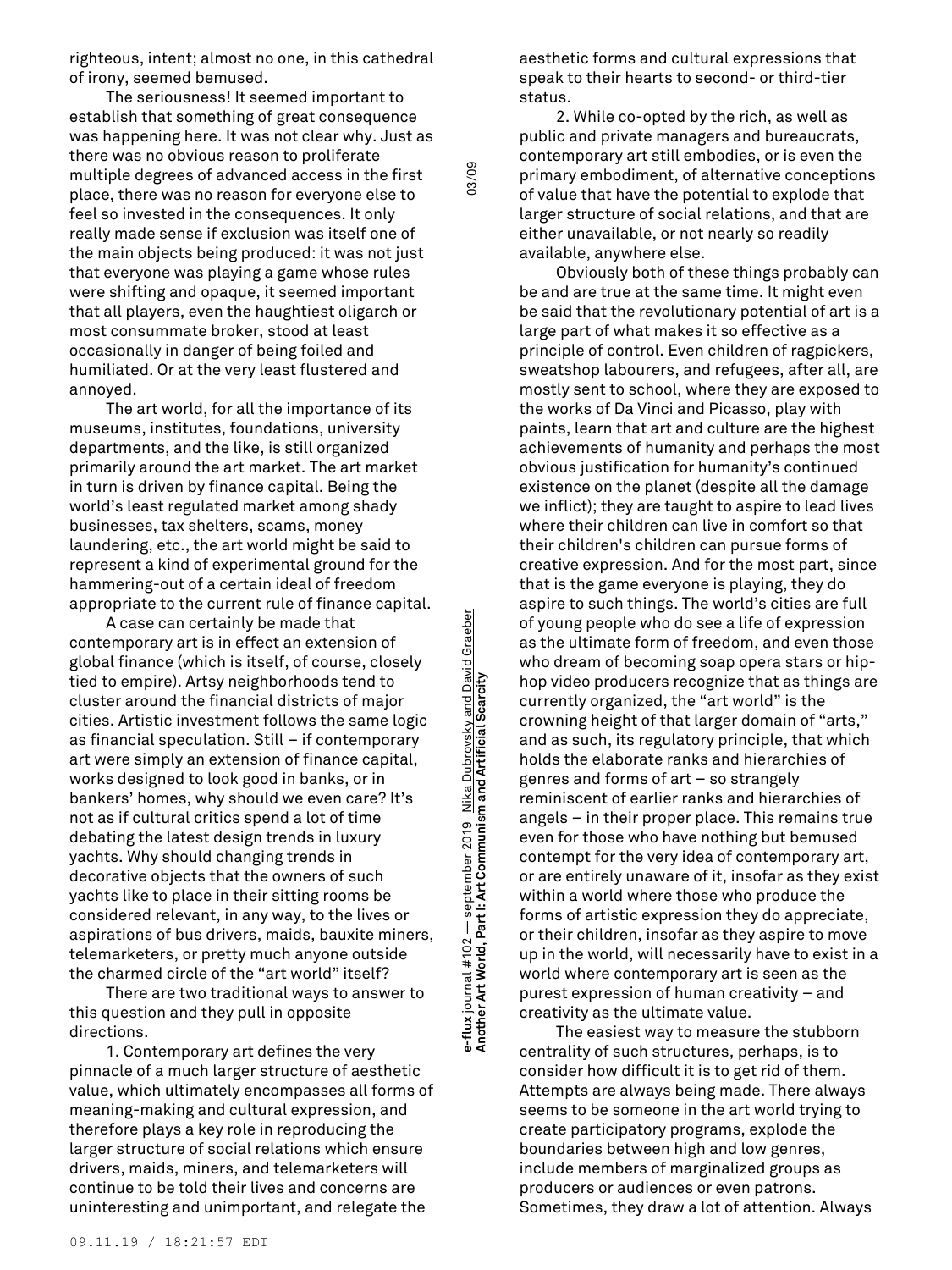in the end they fade away and die, leaving things more or less exactly as they were before. In the 1970s and '80s, for example, there was a concerted effort in America to challenge the border between high art and popular music, even to the point where a few of the artists (Brian Eno, Talking Heads, Laurie Anderson, Jeffrey Lohn) actually did create work that hit the charts, and played to sold-out theaters full of young people who had never heard of Hugo Ball or Robert Rauschenberg. Critics declared that the very idea of high and low genres was quickly dissolving away. But it wasn't true. In a few years, it was all just another forgotten musical trend, an odd sidebar in the history of rock 'n' roll.

Hardly surprising perhaps, since the art market, and the music industry, always operated on entirely different economic principles: the one mainly financed by rich collectors and governments, the other by mass marketing to the general public. Still, if there was a real challenge to the logic of exclusion anywhere in the arts, during the twentieth century, it was precisely in the domain of music, where a defiant tradition from folk to rock and punk and hip-hop actually came closest to realizing the old avant-garde dream that everyone could be an artist – though one can, of course, debate precisely how close this really came. At the very least, it established the idea that creativity is a product of small collectives as easily as individual auteurs. All this happened, significantly, at a certain distance from actual self-proclaimed artistic avant-gardes; and it is telling that the brief mutual flirtation with the art world in the eighties was a prelude to a backlash that left music far more corporatized, individualized, and with far fewer spaces for experimentation than it had since at least the 1950s.

Any market of course must necessarily operate on a principle of scarcity. In a way, the art market and the music industry face similar problems: materials are mostly cheap and talent is widespread; therefore, for profits to be made, scarcity has to be produced. Of course, in the art world, this is what the critical apparatus is largely about: the production of scarcity; which is, in turn, why even the most sincerely radical anti-capitalist critics, curators, and gallerists will tend to draw the line at the possibility that everyone really could be an artist, even in the most diffuse possible sense. The art world remains overwhelmingly a world of heroic individuals, even when it claims to echo the logic of movements and collectives – even when the ostensible aim of those collectives is to annihilate the distinction between art and life. Even the Dadaists and Surrealists are remembered today as a handful of romantic geniuses, whatever they might have claimed to

**munism and Artificial Scarcity** 04/09 e-flux journal #102 — september 2019 <u>Nika Dubrovsky and David Graeber</u><br>Another Art World, Part I: Art Communism and Artificial Scarcity **e-flux** journal #102 — september 2019 Nika Dubrovsky and David Graeber **Another Art World, Part I: Art Com** be about.

04/09

It is also noteworthy that the only time a significant number of people believed that structures of exclusion really were dissolving, that a society in which everyone could become an artist was actually conceivable, occurred in the midst of social revolutions when it was genuinely believed that capitalism was in its death spirals, and markets themselves were about to become a thing of the past. Many of these trends, unsurprisingly, emerge directly from Russia, where the period from the revolution of 1905 to the avant-garde heyday of the 1920s saw an almost brutal efflorescence of new ideas of what artistic communism might be like.

## **Art Communism**

In a Commune everyone is a creator. Every Man should be an artist, everything can become fine art. – Osip Brik

Consider the case of Kazimir Malevich, who arrived in Moscow in 1904 from the hinterland of Ukraine to become one of the most influential theorists of twentieth-century art. In his 1920 essay "The Question of Imitative Art" he asserts: "We are moving towards a world where everyone will create … We must set creativity's path in such a way that all the masses will take part in the development of every creative thought that appears, without turning it into mechanized production or cliché."

The new, revolutionary art, he insists, was to be based on creativity as "the human essence …" "as the aim of life, and as the perfection of oneself." 1

For Malevich – and he was hardly alone – artists were not only the prophets of this new world, but they were to become the foundation of it, its model. As we all know, such ideas were largely stifled with the suppression of the avantgarde under Stalin. Though as Tzvetan Todorov and Boris Groys have both recently pointed out, what happened is a little more complicated. The main reason avant-garde painters, designers, and sculptors had to be killed or brought under heel was because the political avant-garde, ultimately adopted a version of the most radically exclusionary form of that exact same tradition, where Stalin himself – much like Mussolini and Hitler – became the individual heroic genius reshaping life itself according to a single aesthetic vision.

Todorov argues that in the twentieth century at least, this is what always happens in revolutionary moments. Artists start to demand not just new rights to create and distribute their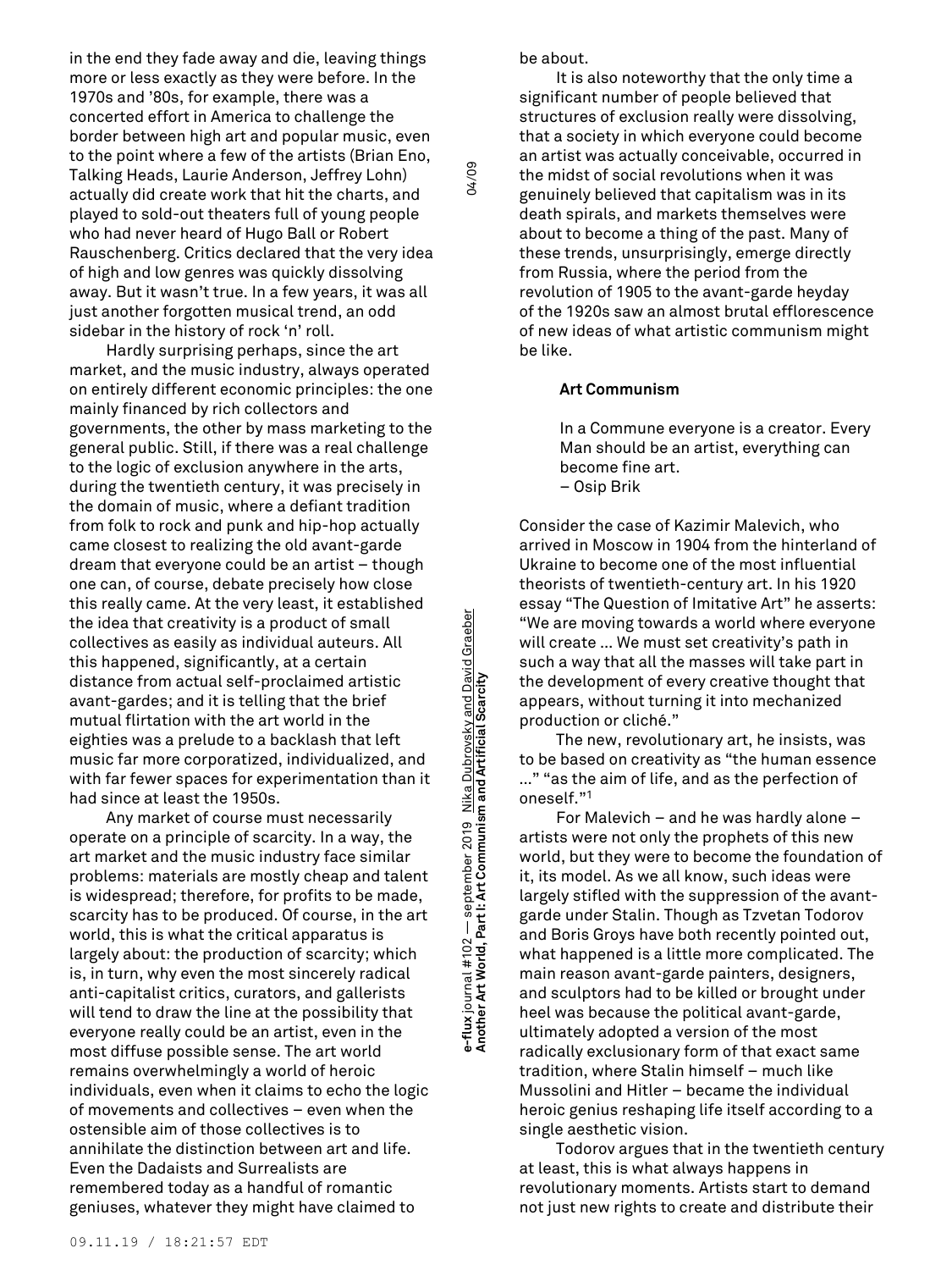

Commemorative Novalis silver medal by Werner Godec, 1993.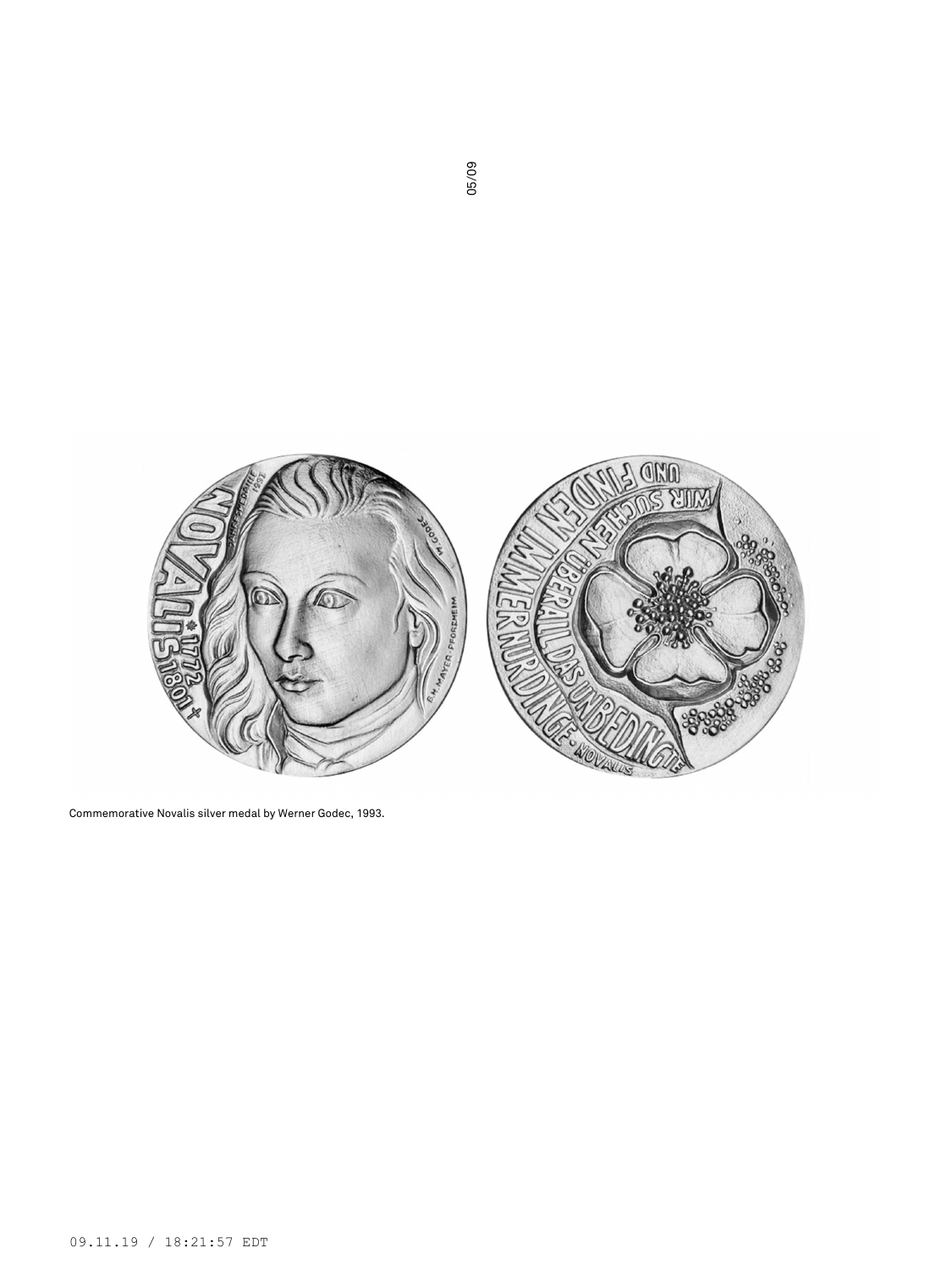artworks; above all they demand to preside over a transformation of social reality and the ways culture reproduces itself. But in the end they invariably fail. To achieve their dreams they are obliged to rely on politicians, who have no intention of sharing power with them; therefore, after a short creative surge, almost always coinciding with an opening of political horizons (Malevich himself published his first essays in a journal called, simply, *Anarchy*), a deep and harsh reaction ensues, and the politicians, inspired to carve out their own aesthetic visions on the flesh and sinews of humanity, end up doing absolutely terrible things.

Conservatives have always insisted that this will inevitably happen – in fact, this is the essential definition of what conservativism is, the assertion that applying anyone's aesthetic vision to the public sphere must always end in disaster – and in this sense, at least, conservative impulses reign. We are taught to consider figures like Malevich terrifying in their naïveté. But what did his vision of true communism actually consist of? It's not just one of a future society in which everyone would be free from the struggle for survival (this, just about everyone was anticipating at the time). It was also a vision in which the "pursuit of happiness" would mean that everyone was able to pursue some sort of artistic or scientific project. This of course was founded on the assumption that people had both the capacity and the inclination, even if it just meant puttering about trying to create a perpetual motion device or perfecting a stand-up comedy routine. Malevich's vision implied that curiosity and a desire for self-expression are essential components of whatever it is we are defining as "humanity" – or perhaps all life (some Russian avant-gardists were also interested in the liberation of cows) – and that therefore freedom is more a matter of removing impediments than fundamentally reshaping human nature. This is why Malevich could argue that the basis of a new artistic world would have to be economic – though like so many other revolutionaries, he was also interested in the creation of a new universal aesthetic language. Malevich himself came from the national outskirts; he was a Pole who grew up in a Ukrainian village, and who never mastered literary Russian or received a "proper" art education. His squares and triangles were a way of transcending all that. In a similar way, the Russian avant-garde project was also educational, designed not to create the "new man" (as the Stalinists later put it) but to include those previously most excluded – the poor and provincials, the inhabitants of the national suburbs – to give them the minimal tools they would need to join in the collective

**munism and Artificial Scarcity** 06/09 s-flux journal #102 — september 2019 Nika Dubrovsky and David Graeber<br>Another Art World, Part I: Art Communism and Artificial Scarcity **e-flux** journal #102 — september 2019 Nika Dubrovsky and David Graeber **Another Art World, Part I: Art Com**

06/09

project of creating a new society, in which they would, in turn, create absolutely anything they liked.

Did Malevich's vision definitively fail? It might seem that things could not have possibly gone more wrong. Millions died in the civil war and under Stalin, and even afterwards, the dream of communism was indefinitely postponed. Still, there was a side of Soviet society – and state socialist society more generally – that we rarely acknowledge. It was almost impossible to get fired from one's job. As a result it was quite possible to work three or four hours a day, or even two or three days a week, and thus to concentrate one's energies on other projects, or, for that matter, on not much of anything at all. There was plenty of time to "think and walk," and since capitalist-style consumer pleasures were not widely available, and cultural resources like libraries, free lectures and lessons, and so forth, were, the Brezhnev years in particular saw whole generations of "watchmen and street-sweepers," as they were called – people who intentionally found undemanding jobs, managed to live whole lives on the small bits of money guaranteed by the state, and used their free time to write poetry, make pictures, and argue about the meaning of life.

All this obviously was under the watchful eye of the totalitarian state, but one could well argue that this is precisely why those running the state felt it had to remain totalitarian. The revolution had produced a society where almost everyone was in a position to become a thinker or artist, to plot and scheme, to question everything. So they had to be directly suppressed. In the capitalist West, most people simply didn't have the time to do any of these things.

We are taught to dismiss the revolutionary avant-gardists as romantics. It's not clear if all of them would have refused the designation. The revolutionary tradition – Marx included – in many ways traces back directly to Romanticism, and while nowadays this is generally seen to be precisely what was wrong with it, it seems to us that the real history is decidedly more complicated.

Let us then proceed step by step to explain why we believe this to be the case.

**The Confusing Legacy of Romanticism** Romanticism in general has come into very bad color nowadays; it is seen as silly and possibly dangerous. "Romanticizing" has become a term for sentimental idealization, whether of nature, peasants, noble savages, the poor, or imagined creative geniuses. The political embrace of Romanticism is seen as leading most naturally to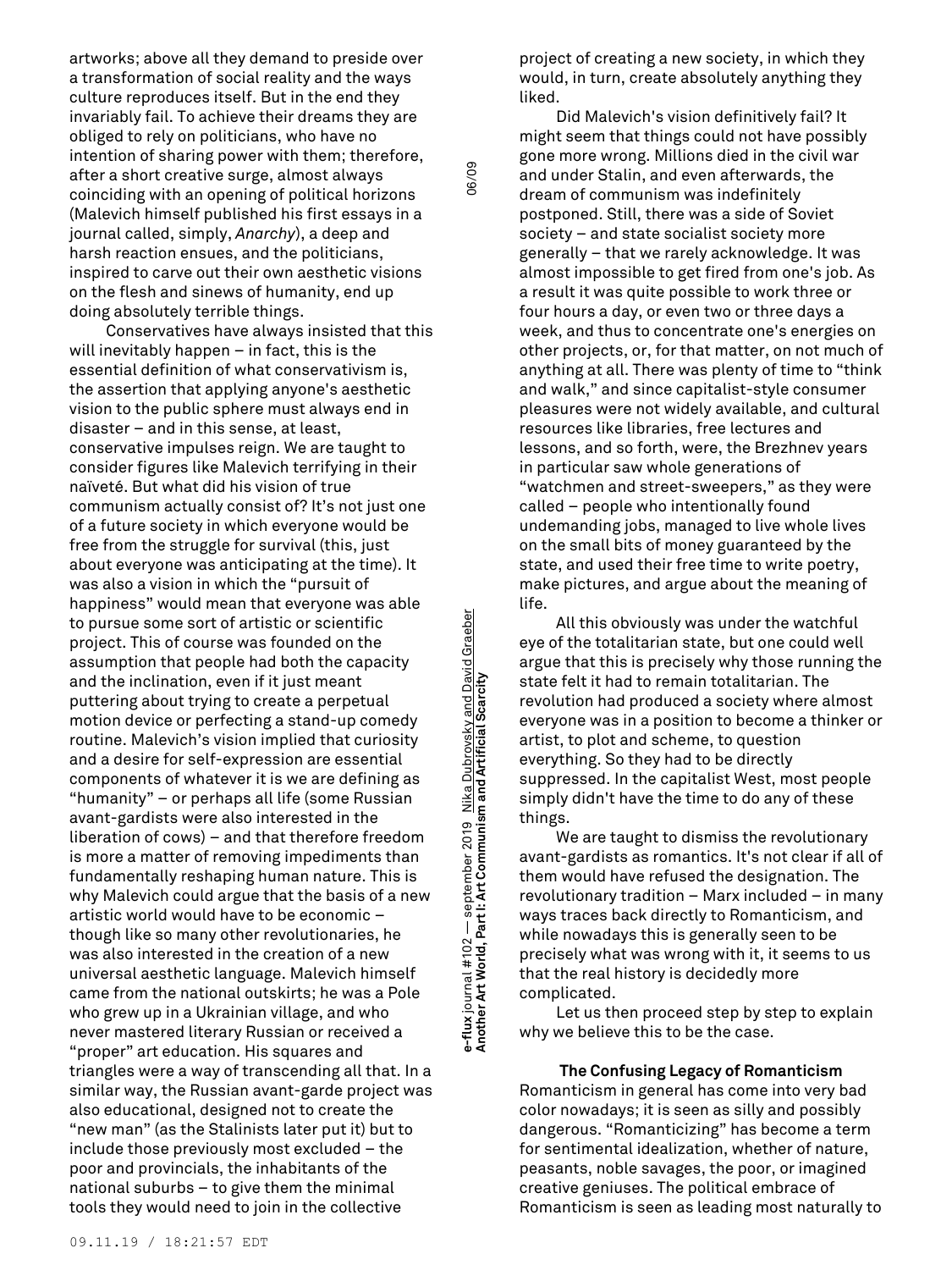some kind of authoritarian nationalism, or at worst, the Third Reich. But the avant-garde tradition is similarly almost entirely rooted in Romanticism.

Part of the problem is that nowadays, few are aware of what early Romantic thinkers actually said – though to be fair, they often didn't help things much by writing contradictory things in a deliberately obscure and difficult style. Still, certain consistent strains can be unraveled, and they are not what we commonly imagine them to be.

As an example, consider the endless modernist fascination with comparing art produced by what Hal Foster famously labeled "the privileged triad of the primitive, the child, and the insane." What did these three really seem to have in common? In the twentieth century, the usual assumption was that the collapse of the cultural authority of the Church had left Europeans without a common visual language, and that by studying the similarities between savages, lunatics, and children, it might be possible to recover some kind of pure, presocial, and therefore universal visual language on which a new one could be built. As we've seen, revolutionary avant-gardes could sometimes take up a version of these ideas as well. But the original Romantic conception was far more radical. It was in fact closely tied to the concept of culture – itself originally an invention of German Romanticism. The idea that the language, folklore, manners, myths, sensibilities, and even forms of happiness typical of a nation or social group all form a kind of expressive unity, products of some kind of "popular genius," was rooted in the assumption that everyone was, in a sense, already engaged in artistic expression. In this view of culture, our very perceptions of the world around us are given meaning and emotional color by generations of ancestral creativity. "We see through hearing," Herder wrote, because the myths and poetry of our childhood define what we actually see when we look at a mountain, forest, or another human being. But the creation of culture is ongoing. As the German poet and philosopher Novalis famously wrote, "Every person is meant to be an artist." Artistic genius was simply "an exemplification and intensification of what human beings always do."

The problem, Romantics insisted, was that bourgeois society had created social pressures and expectations so stifling and atrocious that very few make it to adulthood with their humanity and freedom intact. Bourgeois education had the effect of murdering the imagination. What children and unschooled "primitives" were really thought to have in common, then, was simply that they had not (or

**munism and Artificial Scarcity** 07/09 e-flux journal #102 — september 2019 <u>Nika Dubrovsky and David Graeber</u><br>Another Art World, Part I: Art Communism and Artificial Scarcity **e-flux** journal #102 — september 2019 Nika Dubrovsky and David Graeber **Another Art World, Part I: Art Com**

07/09

not yet) been crushed. In a pathological society such as our own, in contrast, those individuals who do somehow manage to preserve that inborn artistic "genius" with which all children begin their lives, do so at tremendous personal cost; they are typically driven half mad by the experience. German Romantic novels, like those of E. T. A. Hoffmann, typically counterpose some half-mad artistic or spiritual loner and a monotonously monstrous set of provincial types – the doctor, mayor, mayor's wife, and mistress – united against him, since they perceive his very existence as an attack on their petty and hypocritical reality.

True, the early, democratic phase of German Romanticism gradually descended into conservative nationalism. But those core ideas fundamentally reshaped all subsequent thinking about both politics and art.

This is in particular evident in the legacy of the French Revolution. On the face of it, most of the French revolutionaries, with their cult of Reason, might seem about as far as one could get from the tradition of German Romanticism. True, Rousseau embraced some Romantic ideas, but for the most part, the language and sensibilities could hardly be more different. Still, one of the most radical Romantic ideas was simply that, if everyone is born a free and ingenious child, then the lack of freedom and genius, or the spread of stupidity, malice, and hypocrisy in that society can only be the product of social conditions. This was considered shocking at the time. French revolutionaries were often so determined to prove it that they sometimes placed aristocratic children with the families of drunks – just to prove that they would turn out to be drunks themselves.

The notion of the avant-garde, however, emerges from the immediate wake of arguments about how that revolution lost its way. (Incidentally, so did modern conservativism, and social science.) Reactionaries argued that the cult of Reason would lead inevitably to the Terror. But so would the cult of Imagination. Attempting to wipe the slate clean and start over would inevitably mean destroying everything that held society together and made life meaningful: community, solidarity, status, authority … basically all those things which have become the themes of social theory ever since. Those who believed social change was good and inevitable nonetheless took such objections very seriously. The notions of the artistic avant-gards and the political vanguard emerged directly from the resultant debates. Originally, in fact, they were assumed to be exactly the same thing.

Here we are obliged to provide a somewhat brutal summary of a very complicated history, but suffice it to say that the debate in France,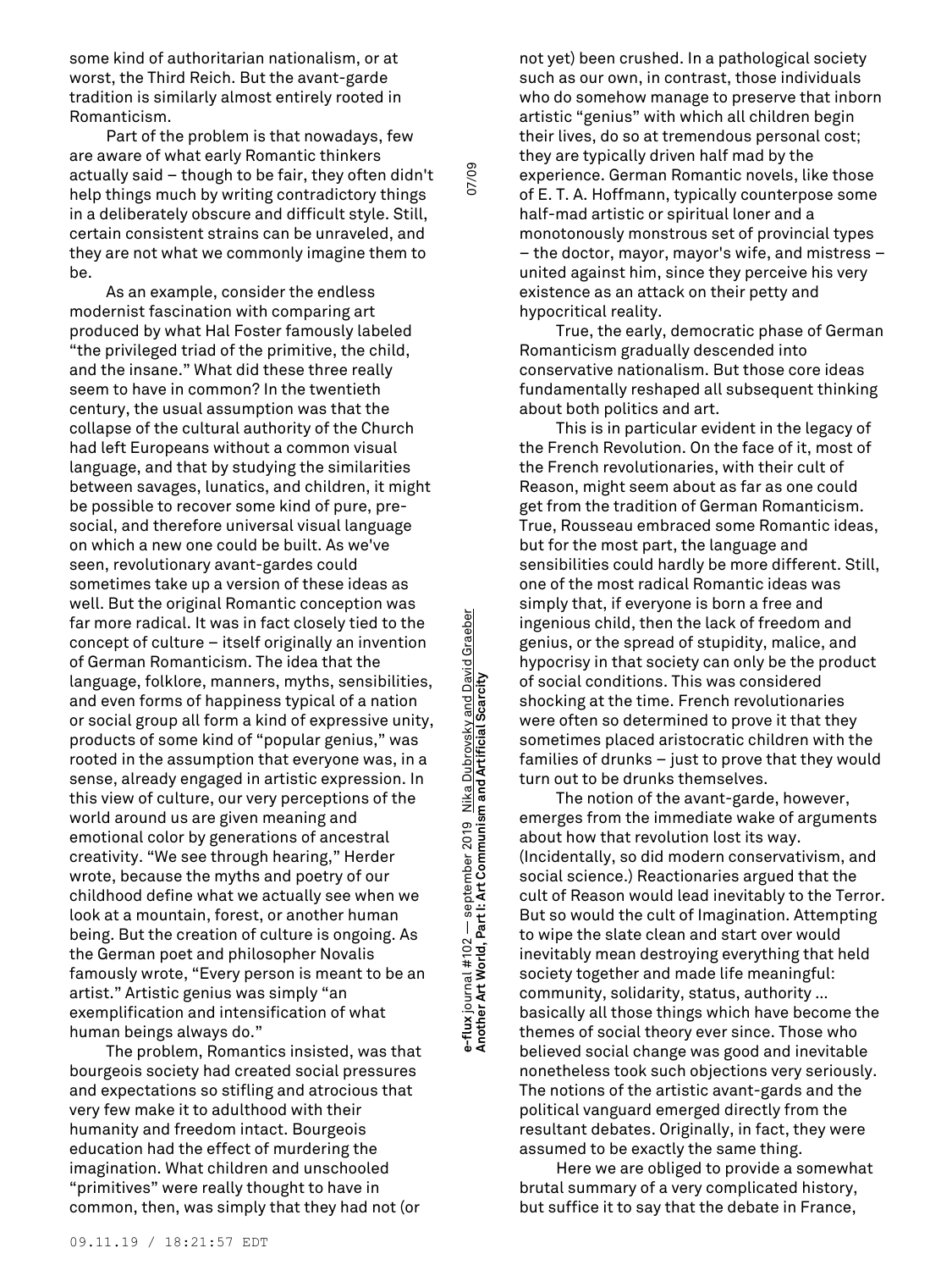typified by arguments between the followers of Count Henri de Saint-Simon and those of his one-time secretary Auguste Comte, largely came down to an argument about how to manage the tranisiton from an agrarian feudal social order, to a commercial and industrial civilization. Medieval lords – so the argument went – might have been harsh and often arbitrarily violent; they might in many ways have been little more than so many bands of thieves. But they had the Church, and the Church was capable of mobilizing structures of beauty and meaning to give everyone a sense of precisely where they stood in the larger social order. This was precisely what they saw as lacking in industrial society. The Church was now useless. But the captains of industry seemed to feel that the material bounty they provided should simply speak for itself. Clearly it didn't. Political chaos and social anomie was thus the direct result of the lack of any new class to fulfill the priestly function. Comteans imagined these to be scientists: hence Comte's eventual creation of the religion of Positivism, in which sociologists would play the role of clerics. Saint-Simon cast about a bit (for a while he focused on engineers) but ultimately settled on artists as the vanguard who would lead the way towards a culture of freedom and equality, one in which the coercive mechanisms, he believed, would ultimately wither away.

For over a century, would-be revolutionary vanguards continued to debate whether they would be more like scientists, or more like artists, while painters and sculptors formed themselves into sects. Revolutionary parties endlessly tried to patch together alliances between the least alienated and most oppressed. The dream of the collapse of the barriers between art and life, which would eventually return us to a society in which Novalis's vision would be realized, was always an inherent part of the revolutionary project. By the twentieth century, many of the best-known avant-garde artists were no longer even producing much in the way of immortal works of art, but instead largely plans on how to share their power and freedom with others. As a result, the supreme twentieth-century avant-garde genre, or at least the most accomplished and original, was not even the collage but the manifesto.

At this point we can return to Russia.

The Russian revolutionary avant-garde was rooted squarely in the tradition we have just described. Its imagined "people of the future" (*Budetlyans*) would not only to be liberated from those unfair and malicious social conditions that stifled their creativity; they would also have the freedom of children. Obviously, no one was so

naive as to believe they would live like children in any literal sense, that communism would create a world free from death, betrayal, existential fear, morbid obsession, or unrequited love. Only real children would experience such a paradise. Rather, it would create a world where future people would have the right, duty, and opportunity to reflect on those inevitable, adult, existential problems in startlingly beautiful ways. Communism would be a world no longer divided into mad geniuses and dull, obedient fools – spectators, either uncomprehending or adulatory. Everyone would become both at the same time.

**×**

08/09

*To be continued in "Another Art World, Part II: Utopia of Freedom as a Market Value"*